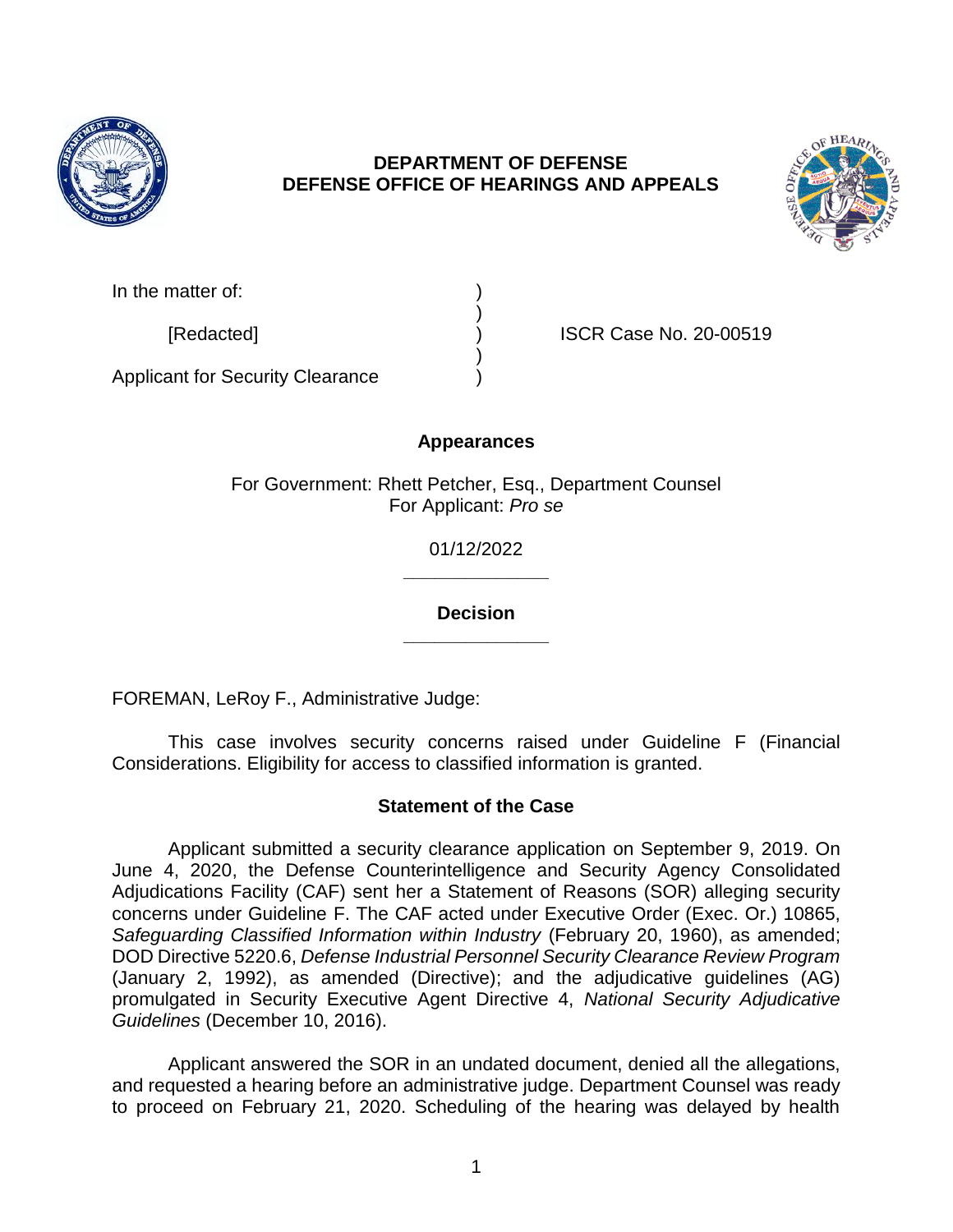precautions imposed by DOD in response to the COVID-19 pandemic. The case was assigned to me on September 24, 2021. On October 5, 2021, the Defense Office of Hearings and Appeals (DOHA) notified Applicant that the hearing was scheduled for October 20, 2021. I convened the hearing as scheduled. Government Exhibits (GX) 1 through 5 were admitted in evidence without objection. Applicant testified and submitted Applicant's Exhibits (AX) A through Q, which were admitted without objection. DOHA received the transcript (Tr.) on October 26, 2021.

#### **Findings of Fact**

Applicant is a 59-year-old radiological control technician employed by a defense contractor since May 2019. She served on active duty in the U.S. Army from October 1981 to July 1982 and in the U.S. Army Reserve until July 1987. She received an honorable discharge. She worked for various non-federal employers from at least November 2012 until she was laid off in June 2018. She was unemployed until she was hired by her current employer. She has never held a security clearance.

Applicant married in May 1985, divorced in November 1990, married in June 1992, October 1995, divorced in November 1990, married in June 1992, and divorced in April 1995. She married her current spouse in October 1995. She received an associate's degree in July 2006. She has two adult children.

The SOR alleges seven delinquent medical bills (SOR ¶¶ 1.a-1.g) that are reflected in credit reports from February 2020 and November 2019. (GX 3 and 4.) The medical bills were incurred after she was diagnosed with a brain tumor in 2008, and the costs of medical treatment were not fully covered by her medical insurance. (GX 5 at 6.) The medical accounts alleged SOR ¶¶ 1.b-1.g were referred to the same collection agency.

Appellant contacted the collection agency in 2019, before she received the SOR, and began making payments. She initially paid the collection agency \$25 per month but then increased the amount as other bills were paid off. The debts alleged in SOR ¶¶ 1.b-1.g have been paid in full. (AX E, F, and G.)

Appellant initially thought that the \$603 debt alleged in SOR ¶ 1.a had been referred to the same collection agency. When she discovered that it was not included, she began making payments directly to the original creditor. On October 14, 2021, she paid \$300 on the debt alleged in SOR 1.a, and she agreed to pay the balance in six \$64 installments. (AX D; AX P; Tr. 36-40.)

Applicant received Social Security disability pay of \$1,500 per month when she was unable to work due to her brain tumor. During a personal subject interview with a security investigator in December 2019, she told the investigator that she returned to work part time in 2014 and reported her employment to the Social Security Administration Office (SSAO), but the disability payments were not terminated, resulting in the \$38,988 debt alleged in SOR ¶ 1.h. She believed that she was entitled to disability pay for nine months after returning to work full time, but she continued to receive it for an additional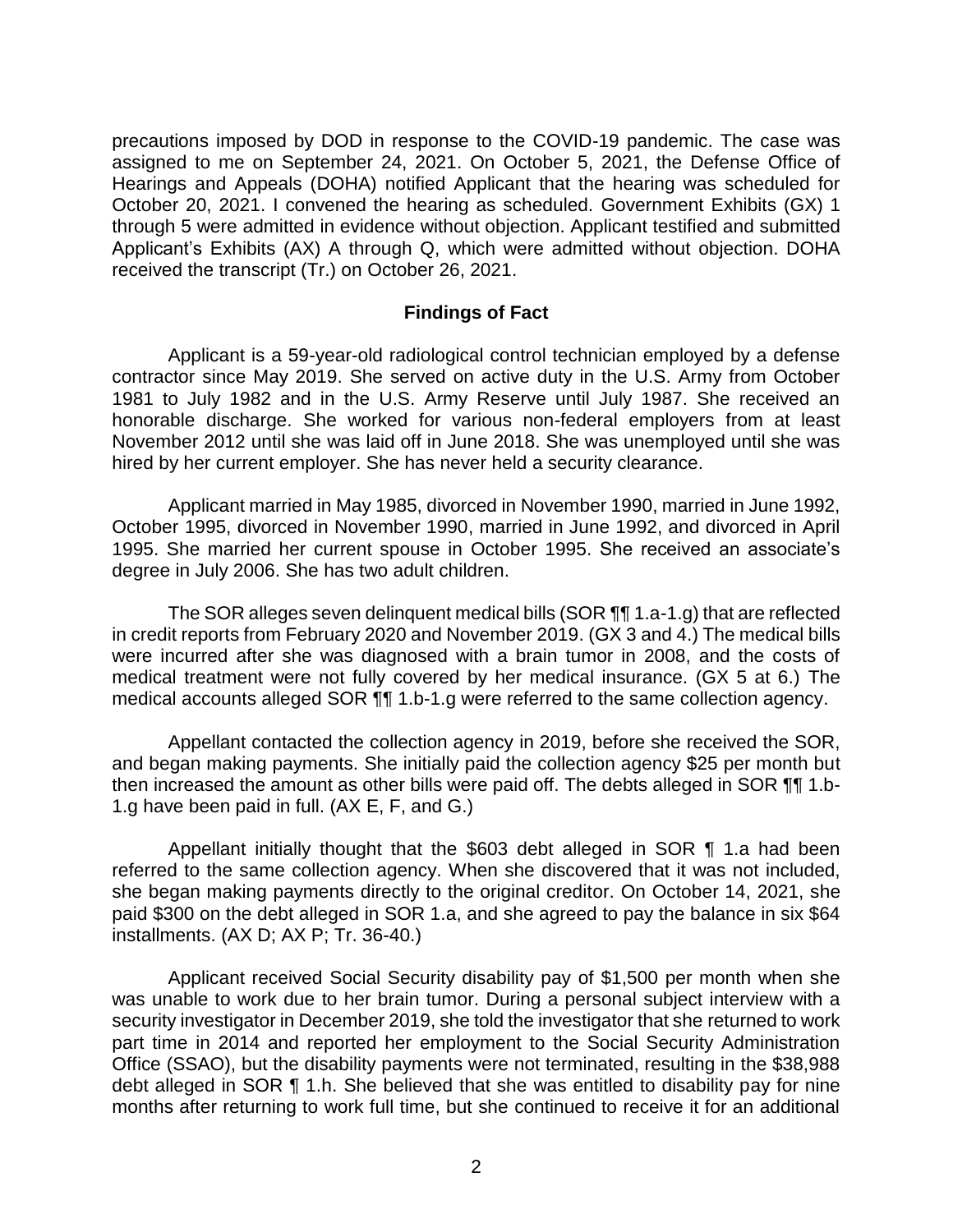year. After she was notified in September 2016 that she had been overpaid, she made arrangements to repay it. She testified that she was unaware that she was being overpaid until she received a letter from the SSAO notifying her of the overpayment. (GX 5 at 6; Tr. 46-49.) She began repaying the overpayment at \$250 per month until she was laid off in June 2018. Now that she is employed, she has resumed payments at the rate of \$100 per month. (AX C, H through O, and Q.)

#### **Policies**

"[N]o one has a 'right' to a security clearance." *Department of the Navy v. Egan*, 484 U.S. 518, 528 (1988). As Commander in Chief, the President has the authority to "control access to information bearing on national security and to determine whether an individual is sufficiently trustworthy to have access to such information." *Id.* at 527. The President has authorized the Secretary of Defense or his designee to grant applicants eligibility for access to classified information "only upon a finding that it is clearly consistent with the national interest to do so." Exec. Or. 10865 § 2.

Eligibility for a security clearance is predicated upon the applicant meeting the criteria contained in the adjudicative guidelines. These guidelines are not inflexible rules of law. Instead, recognizing the complexities of human behavior, an administrative judge applies these guidelines in conjunction with an evaluation of the whole person. An administrative judge's overarching adjudicative goal is a fair, impartial, and commonsense decision. An administrative judge must consider all available and reliable information about the person, past and present, favorable and unfavorable.

The Government reposes a high degree of trust and confidence in persons with access to classified information. This relationship transcends normal duty hours and endures throughout off-duty hours. Decisions include, by necessity, consideration of the possible risk that the applicant may deliberately or inadvertently fail to safeguard classified information. Such decisions entail a certain degree of legally permissible extrapolation about potential, rather than actual, risk of compromise of classified information.

Clearance decisions must be made "in terms of the national interest and shall in no sense be a determination as to the loyalty of the applicant concerned." Exec. Or. 10865 § 7. Thus, a decision to deny a security clearance is merely an indication the applicant has not met the strict guidelines the President and the Secretary of Defense have established for issuing a clearance.

Initially, the Government must establish, by substantial evidence, conditions in the personal or professional history of the applicant that may disqualify the applicant from being eligible for access to classified information. The Government has the burden of establishing controverted facts alleged in the SOR. *See Egan*, 484 U.S. at 531. "Substantial evidence" is "more than a scintilla but less than a preponderance." *See v. Washington Metro. Area Transit Auth.*, 36 F.3d 375, 380 (4th Cir. 1994). The guidelines presume a nexus or rational connection between proven conduct under any of the criteria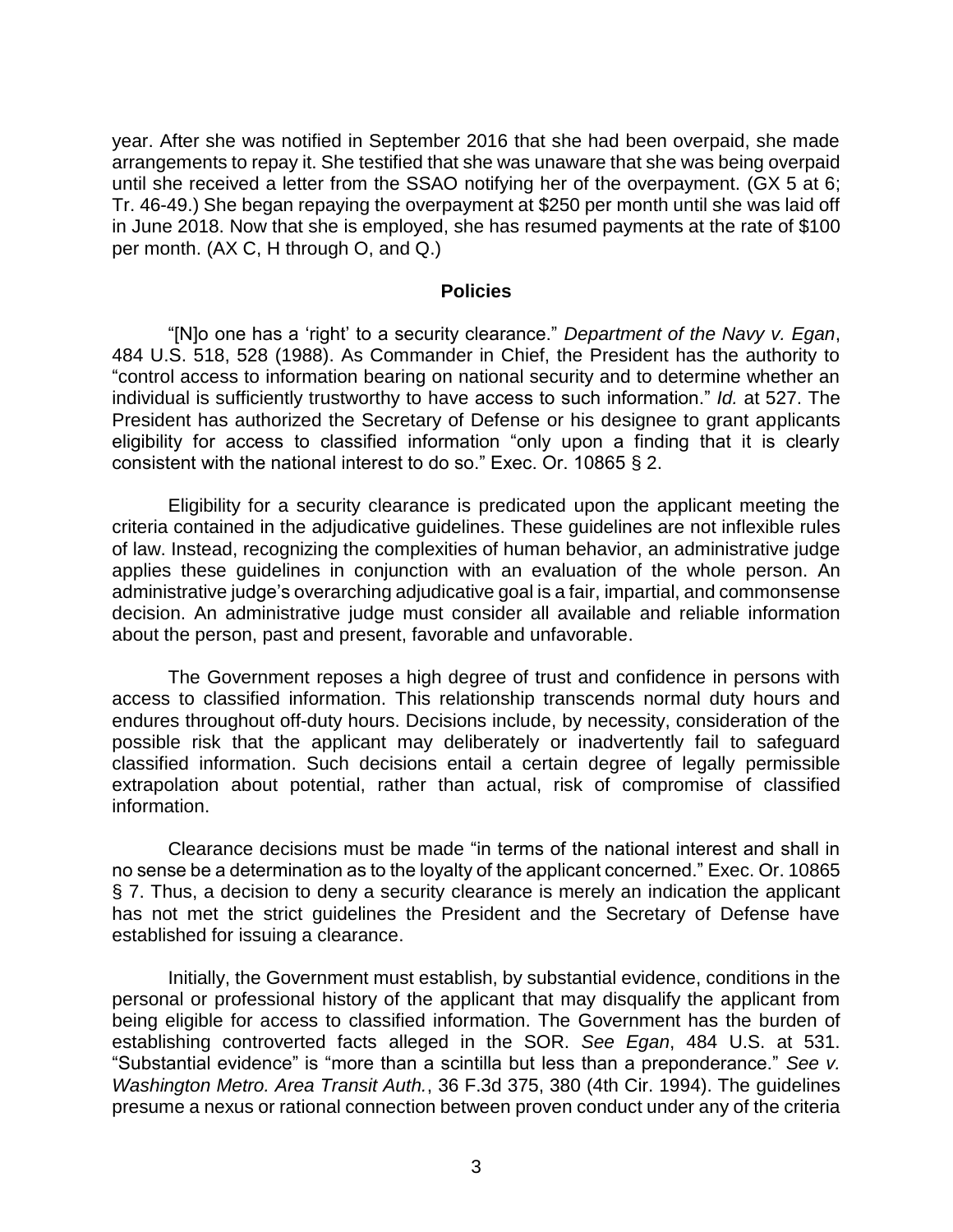listed therein and an applicant's security suitability. *See* ISCR Case No. 15-01253 at 3 (App. Bd. Apr. 20, 2016).

Once the Government establishes a disqualifying condition by substantial evidence, the burden shifts to the applicant to rebut, explain, extenuate, or mitigate the facts. Directive ¶ E3.1.15. An applicant has the burden of proving a mitigating condition, and the burden of disproving it never shifts to the Government. *See* ISCR Case No. 02- 31154 at 5 (App. Bd. Sep. 22, 2005).

An applicant "has the ultimate burden of demonstrating that it is clearly consistent with the national interest to grant or continue his security clearance." ISCR Case No. 01-20700 at 3 (App. Bd. Dec. 19, 2002). "[S]ecurity clearance determinations should err, if they must, on the side of denials." *Egan*, 484 U.S. at 531.

#### **Analysis**

### **Guideline F, Financial Considerations**

The security concern under this guideline is set out in AG ¶ 18:

Failure to live within one's means, satisfy debts, and meet financial obligations may indicate poor self-control, lack of judgment, or unwillingness to abide by rules and regulations, all of which can raise questions about an individual's reliability, trustworthiness, and ability to protect classified or sensitive information. . . . An individual who is financially overextended is at greater risk of having to engage in illegal or otherwise questionable acts to generate funds. . . .

This concern is broader than the possibility that a person might knowingly compromise classified information to raise money. It encompasses concerns about a person's self-control, judgment, and other qualities essential to protecting classified information. A person who is financially irresponsible may also be irresponsible, unconcerned, or negligent in handling and safeguarding classified information. *See* ISCR Case No. 11-05365 at 3 (App. Bd. May 1, 2012).

The evidence submitted at the hearing establishes the two disqualifying conditions: AG ¶ 19(a) ("inability to satisfy debts") and AG ¶ 19(c): ("a history of not meeting financial obligations"). AG ¶ 19(d) (deceptive or illegal financial practices) is not relevant because the SOR does not allege that Applicant fraudulently obtained the overpayment of disability payments. Applicant credibly testified that she was not aware of the overpayment of disability benefits until she received the letter from the SSAO. In evaluating Applicant's judgment and reliability, I have considered her negligent failure to notify the SSAO when the payments did not stop after she returned to work.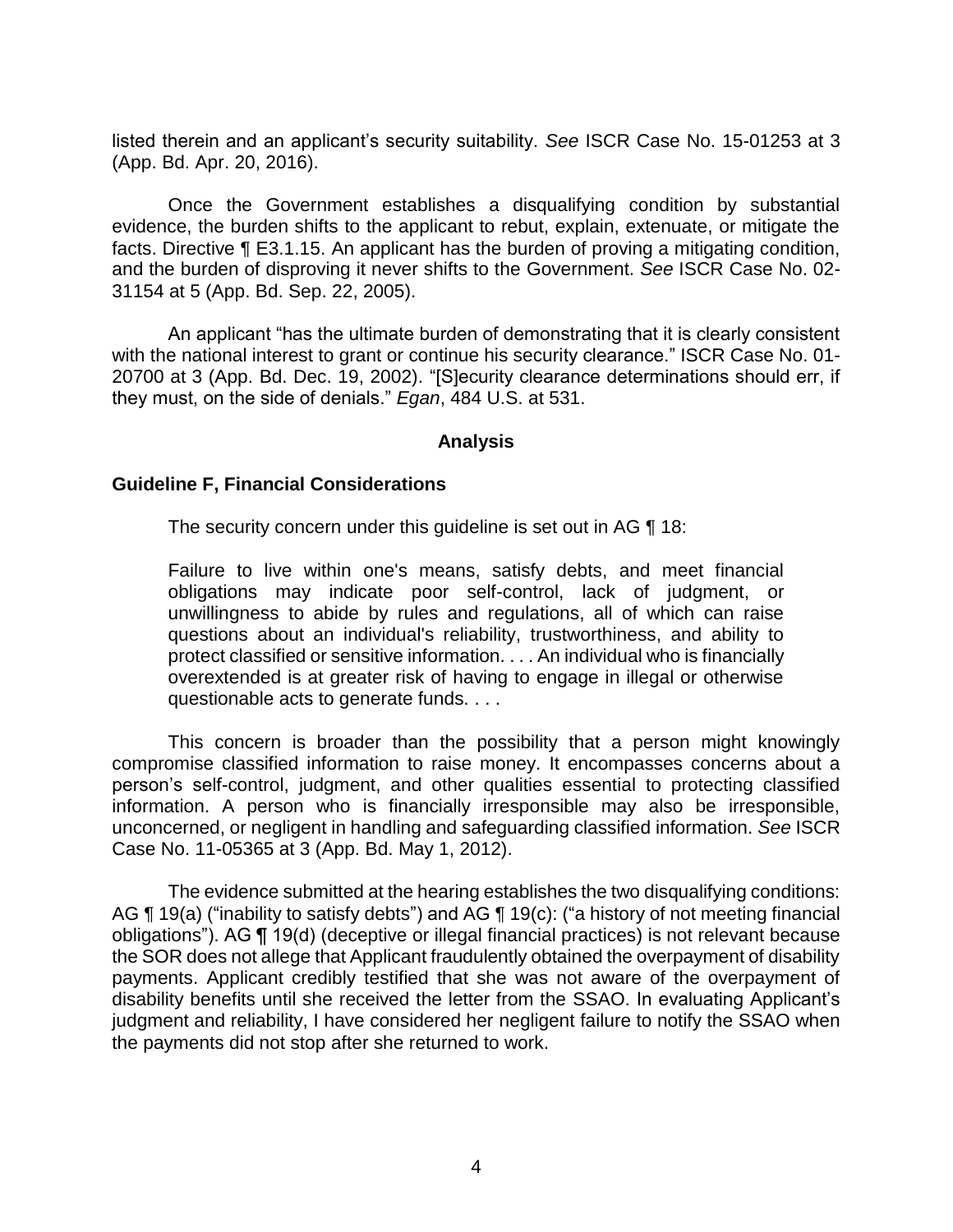The following mitigating conditions are potentially applicable:

AG ¶ 20(a): the behavior happened so long ago, was so infrequent, or occurred under such circumstances that it is unlikely to recur and does not cast doubt on the individual's current reliability, trustworthiness, or good judgment;

AG ¶ 20(b): the conditions that resulted in the financial problem were largely beyond the person's control (e.g., loss of employment, a business downturn, unexpected medical emergency, a death, divorce or separation, clear victimization by predatory lending practices, or identity theft), and the individual acted responsibly under the circumstances; and

AG  $\P$  20(d): the individual initiated and is adhering to a good-faith effort to repay overdue creditors or otherwise resolve debts.

AG ¶ 20(a) is not established. Applicant's delinquent debts are recent, numerous, and did not occur under circumstances making recurrence unlikely.

AG  $\P$  20(b) is established for Applicant's medical debts. It is not established for the overpayment of disability benefits, because it could have been prevented if Applicant had notified the appropriate authorities when the payments were not terminated. The continued monthly payment of \$1,500 in disability benefits after she returned to full-time work should have caught her attention and triggered corrective action.

AG ¶ 20(d) is established. Applicant has paid all her medical debts except the debt alleged in SOR ¶ 1.a, on which she is making payments. She has established and adhered to a payment plan for the overpayment of disability benefits.

## **Whole-Person Concept**

Under AG ¶ 2(c), the ultimate determination of whether to grant eligibility for a security clearance must be an overall commonsense judgment based upon careful consideration of the guidelines and the whole-person concept. In applying the wholeperson concept, an administrative judge must evaluate an applicant's eligibility for a security clearance by considering the totality of the applicant's conduct and all relevant circumstances. An administrative judge should consider the nine adjudicative process factors listed at AG ¶ 2(d):

(1) the nature, extent, and seriousness of the conduct; (2) the circumstances surrounding the conduct, to include knowledgeable participation; (3) the frequency and recency of the conduct; (4) the individual's age and maturity at the time of the conduct; (5) the extent to which participation is voluntary; (6) the presence or absence of rehabilitation and other permanent behavioral changes; (7) the motivation for the conduct;